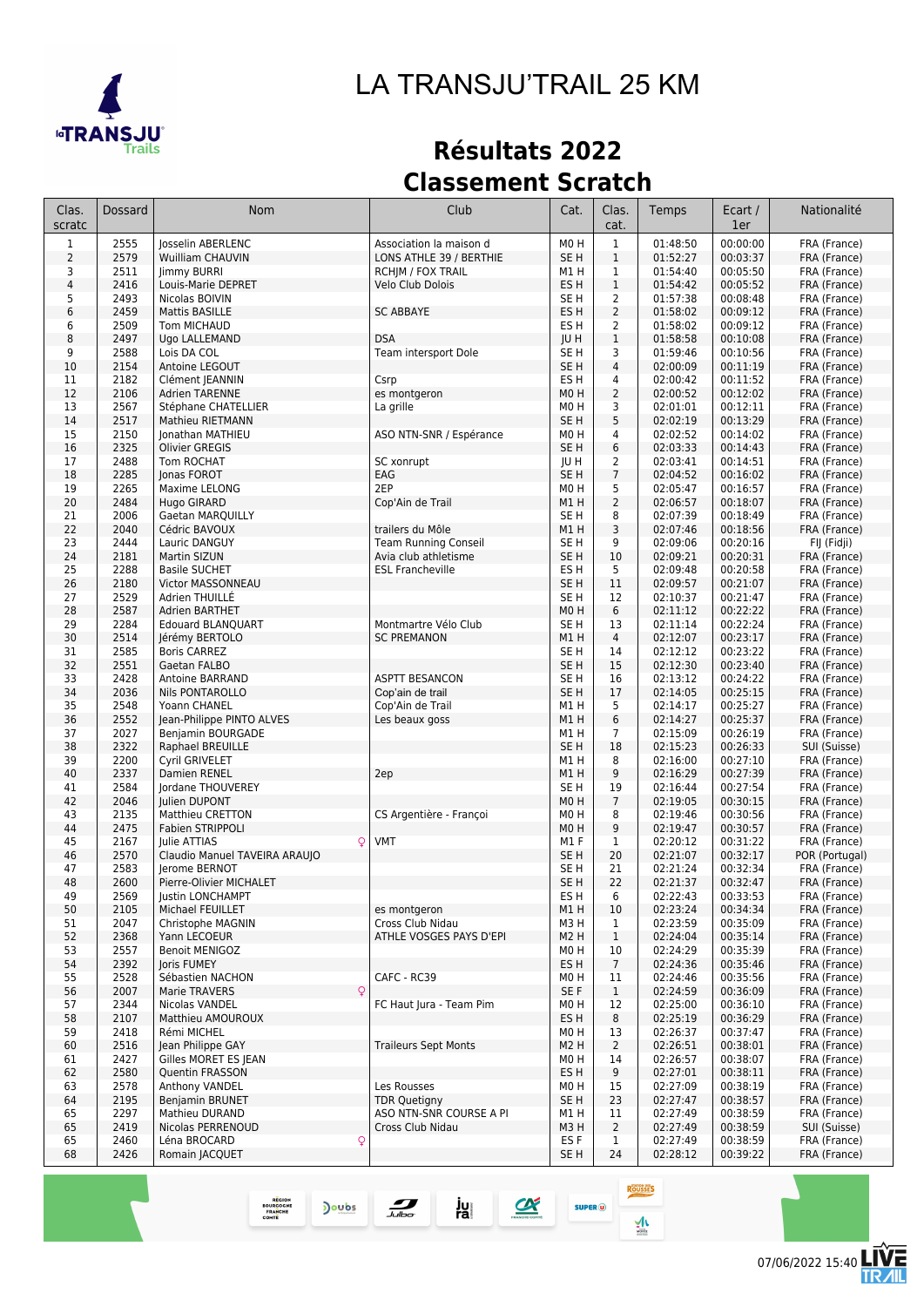#### *LA TRANSJU'TRAIL 25 KM - Scratch Page 2*  $\blacktriangle$

REGION<br>BOURGOGNE<br>FRANCHE<br>COMTE

Doubs

**ETRANSJU** 

| Clas.<br>scratc | Dossard      | Nom                                                | Club                           | Cat.                     | Clas.<br>cat.        | Temps                | Ecart /<br>1er       | Nationalité                  |
|-----------------|--------------|----------------------------------------------------|--------------------------------|--------------------------|----------------------|----------------------|----------------------|------------------------------|
| 69              | 2100         | Thibaut DUBUIS                                     |                                | SE <sub>H</sub>          | 25                   | 02:28:15             | 00:39:25             | FRA (France)                 |
| 70              | 2431         | Olivier GUERITTE                                   | es montgeron                   | M3H                      | 3                    | 02:29:11             | 00:40:21             | FRA (France)                 |
| 71              | 2450         | Eddy BOUTHIOUX                                     |                                | SE H                     | 26                   | 02:29:12             | 00:40:22             | FRA (France)                 |
| 72              | 2342         | Romain BOURDIN                                     | <b>PIRANHAS</b>                | SE <sub>H</sub>          | 27                   | 02:29:14             | 00:40:24             | FRA (France)                 |
| 73              | 2574         | Benjamin FERRAND                                   |                                | SE H                     | 28                   | 02:29:33             | 00:40:43             | FRA (France)                 |
| 74              | 2582         | Q<br>Marlene PETITGIRARD                           |                                | SE F                     | $\overline{2}$       | 02:29:51             | 00:41:01             | FRA (France)                 |
| 75<br>76        | 2487<br>2477 | Jérémie YVON<br><b>Edouard LOYE</b>                |                                | M0H<br>M0H               | 16<br>17             | 02:30:14<br>02:30:33 | 00:41:24<br>00:41:43 | FRA (France)<br>FRA (France) |
| 77              | 2211         | <b>Scott SIMONIN</b>                               |                                | SE <sub>H</sub>          | 29                   | 02:30:46             | 00:41:56             | FRA (France)                 |
| 78              | 2323         | Q<br>Lara LEHMANN                                  |                                | SE F                     | 3                    | 02:31:17             | 00:42:27             | FRA (France)                 |
| 79              | 2523         | Julien GUILLAUME                                   |                                | M0H                      | 18                   | 02:31:50             | 00:43:00             | FRA (France)                 |
| 80              | 2098         | David DEMOULIN                                     | es montgeron                   | M0H                      | 19                   | 02:32:03             | 00:43:13             | FRA (France)                 |
| 81              | 2412         | Nicolas BROCHARD                                   |                                | M0H                      | 20                   | 02:32:09             | 00:43:19             | FRA (France)                 |
| 82<br>83        | 2453<br>2287 | Jérémy PARMENTIER<br>Jean-Paul SUCHET              | <b>USOL TRAIL</b>              | SE <sub>H</sub><br>M3H   | 30<br>$\overline{4}$ | 02:32:13<br>02:32:18 | 00:43:23<br>00:43:28 | FRA (France)<br>FRA (France) |
| 84              | 2554         | Karim AYADY                                        | <b>Running Trail Geneuille</b> | M1H                      | 12                   | 02:33:27             | 00:44:37             | FRA (France)                 |
| 85              | 2586         | Pietro POGLIA                                      |                                | M1 H                     | 13                   | 02:33:55             | 00:45:05             | SUI (Suisse)                 |
| 86              | 2365         | Christian ROULAND                                  | <b>PIRANHAS</b>                | M5H                      | $\mathbf{1}$         | 02:34:09             | 00:45:19             | FRA (France)                 |
| 87              | 2340         | Mickael ROPERO                                     |                                | SE H                     | 31                   | 02:34:27             | 00:45:37             | FRA (France)                 |
| 88              | 2045         | Antoine LANIEZ                                     |                                | M1H                      | 14                   | 02:35:27             | 00:46:37             | FRA (France)                 |
| 89<br>90        | 2318<br>2522 | Florian METRAZ<br>Virgile BORDIN                   |                                | M0H<br>SE <sub>H</sub>   | 21<br>32             | 02:35:36<br>02:35:41 | 00:46:46<br>00:46:51 | FRA (France)<br>FRA (France) |
| 90              | 2562         | David DEBOT                                        | LTDR 39                        | M2 H                     | 3                    | 02:35:41             | 00:46:51             | FRA (France)                 |
| 92              | 2183         | Céline MONDE<br>C                                  | Avon Athlétisme club           | M1F                      | $\overline{2}$       | 02:35:46             | 00:46:56             | FRA (France)                 |
| 93              | 2399         | Loïs JANVIER                                       |                                | SE <sub>H</sub>          | 33                   | 02:36:19             | 00:47:29             | FRA (France)                 |
| 94              | 2474         | Mickael PERRIER                                    |                                | M0H                      | 22                   | 02:36:25             | 00:47:35             | FRA (France)                 |
| 95              | 2534         | Mathieu WILLIG                                     |                                | SE H                     | 34                   | 02:36:30             | 00:47:40             | FRA (France)                 |
| 96              | 2311         | <b>Maxime MICHELLI</b>                             |                                | M0H                      | 23                   | 02:37:59             | 00:49:09             | FRA (France)                 |
| 97<br>98        | 2301<br>2422 | Alexandre DELAITRE<br>Serge MACHEREZ               | <b>GIEN ATHLE MARATHON</b>     | SE H<br>M6H              | 35<br>$\mathbf{1}$   | 02:38:06<br>02:38:31 | 00:49:16<br>00:49:41 | FRA (France)<br>FRA (France) |
| 99              | 2447         | Nicolas MIDOL                                      | Team midol                     | M1 H                     | 15                   | 02:39:05             | 00:50:15             | FRA (France)                 |
| 100             | 2253         | Luc BERTHOLD                                       | Vincennes Athletic             | SE H                     | 36                   | 02:39:13             | 00:50:23             | SUI (Suisse)                 |
| 100             | 2467         | Pascaline DOUTRE<br>Ç                              |                                | SE <sub>F</sub>          | 4                    | 02:39:13             | 00:50:23             | FRA (France)                 |
| 102             | 2473         | Sebastien CHAMBON                                  | Les Ptites Z'étincelles        | M1H                      | 16                   | 02:39:19             | 00:50:29             | FRA (France)                 |
| 103             | 2249         | Sebastien BLONDE                                   |                                | M0H                      | 24                   | 02:39:42             | 00:50:52             | FRA (France)                 |
| 104<br>105      | 2244<br>2530 | Christophe PAYEN<br>Yohann CART-LAMY               | 13 sports Amilly Athlét        | M3H<br>M1 H              | 5<br>17              | 02:39:54<br>02:40:12 | 00:51:04<br>00:51:22 | FRA (France)<br>FRA (France) |
| 106             | 2268         | Solène HERBERT<br>Q                                |                                | SE F                     | 5                    | 02:40:14             | 00:51:24             | FRA (France)                 |
| 107             | 2398         | Maxime LOPEZ                                       |                                | SE H                     | 37                   | 02:40:20             | 00:51:30             | FRA (France)                 |
| 108             | 2541         | El Hossaine GHOURDOU                               |                                | M2 H                     | $\overline{4}$       | 02:40:25             | 00:51:35             | SUI (Suisse)                 |
| 109             | 2400         | Louis DALLOZ                                       |                                | SE H                     | 38                   | 02:40:28             | 00:51:38             | FRA (France)                 |
| 110             | 2502         | Chaillon STEPHANE                                  |                                | ES H                     | 10                   | 02:40:29             | 00:51:39             | FRA (France)                 |
| 111<br>112      | 2022<br>2464 | <b>Estelle AGUILAR</b><br>ç<br>Q<br>Marina PAUTOVA | <b>HELP FOR HOPE</b>           | M2 F<br>M <sub>2</sub> F | 1<br>$\overline{2}$  | 02:40:30<br>02:40:38 | 00:51:40<br>00:51:48 | SUI (Suisse)<br>FRA (France) |
| 113             | 2216         | Anaïs BARRIER<br>Ç                                 | <b>TDR Quetigny</b>            | SE F                     | 6                    | 02:40:59             | 00:52:09             | FRA (France)                 |
| 114             | 2503         | Hugo RUCHET                                        |                                | ES <sub>H</sub>          | 11                   | 02:41:17             | 00:52:27             | FRA (France)                 |
| 115             | 2222         | Didier ANTONIOLI                                   |                                | M4 H                     | 1                    | 02:41:41             | 00:52:51             | FRA (France)                 |
| 116             | 2435         | Luc BLONDEAU                                       |                                | SE <sub>H</sub>          | 39                   | 02:41:48             | 00:52:58             | FRA (France)                 |
| 117             | 2207         | Georges MERLIN                                     | <b>ASC BALAN</b>               | M4H                      | $\overline{2}$       | 02:41:55             | 00:53:05             | FRA (France)                 |
| 118<br>119      | 2289         | Pierre-Yves FEGELE<br>Salomée DUBOIS               |                                | M1H<br>ES <sub>F</sub>   | 18                   | 02:41:57<br>02:42:00 | 00:53:07<br>00:53:10 | FRA (France)<br>FRA (France) |
| 120             | 2593<br>2127 | Q<br>Cédric NOUIS                                  |                                | M2 H                     | $\overline{2}$<br>5  | 02:42:15             | 00:53:25             | FRA (France)                 |
| 121             | 2252         | Tommy QUIRICO                                      |                                | SE H                     | 40                   | 02:42:41             | 00:53:51             | FRA (France)                 |
| 122             | 2409         | Q<br>Alice ROUX                                    |                                | SE F                     | $\overline{7}$       | 02:42:42             | 00:53:52             | FRA (France)                 |
| 123             | 2490         | Kevin CAILLE                                       |                                | MO H                     | 25                   | 02:43:01             | 00:54:11             | FRA (France)                 |
| 124             | 2366         | Q<br>Céline THOVEX                                 |                                | SE F                     | 8                    | 02:43:30             | 00:54:40             | FRA (France)                 |
| 124             | 2452         | Hugo GUERRET<br>Q                                  | Piranhas                       | SE H<br>SE F             | 41<br>9              | 02:43:30<br>02:43:42 | 00:54:40<br>00:54:52 | FRA (France)                 |
| 126<br>127      | 2332<br>2117 | Céline PETIT<br>Maxime RIERA                       | Les Pingouins du désert        | SE H                     | 42                   | 02:43:47             | 00:54:57             | FRA (France)<br>FRA (France) |
| 127             | 2331         | Killian LE DEIT                                    |                                | SE <sub>H</sub>          | 42                   | 02:43:47             | 00:54:57             | FRA (France)                 |
| 129             | 2443         | Virginie BELOT<br>Q                                |                                | SE F                     | 10                   | 02:43:51             | 00:55:01             | FRA (France)                 |
| 130             | 2131         | $\mathsf{Q}$<br><b>Baty MARIETTA</b>               | club 26 Allan                  | SE F                     | 11                   | 02:44:06             | 00:55:16             | FRA (France)                 |
| 130             | 2134         | Sebastien TEYSSEIRE                                | <b>TDR Quetigny</b>            | M2 H                     | 6                    | 02:44:06             | 00:55:16             | FRA (France)                 |
| 132             | 2357         | Machiel ITTMANN                                    |                                | M3H                      | 6                    | 02:44:45             | 00:55:55             | NED (Pays-Bas)               |
| 133<br>134      | 2496<br>2501 | Laurent CYRILLE<br>Vincent ROUILLÉ                 | Crossfitlonslesaunier          | M2 H<br>MO H             | 7<br>26              | 02:45:13<br>02:45:18 | 00:56:23<br>00:56:28 | FRA (France)<br>FRA (France) |
| 135             | 2140         | Ç<br>Cécile BAUDOUIN                               | <b>TDR Quetigny</b>            | SE F                     | 12                   | 02:45:43             | 00:56:53             | FRA (France)                 |
| 135             | 2290         | Adrien POIRIER                                     | <b>TDR Quetigny</b>            | SE H                     | 44                   | 02:45:43             | 00:56:53             | FRA (France)                 |
| 137             | 2371         | Gaelle ANDRE<br>Ç                                  |                                | MO F                     | 1                    | 02:46:07             | 00:57:17             | FRA (France)                 |
| 138             | 2242         | Q<br>Evelyne THOLANCE                              | J3 sports Amilly Athlét        | M4 F                     | $\mathbf{1}$         | 02:46:10             | 00:57:20             | FRA (France)                 |
| 139             | 2115         | Emeric LE BOT                                      | Chambéry Triathlon             | SE H                     | 45                   | 02:46:37             | 00:57:47             | FRA (France)                 |
| 140             | 2224         | <b>Gabriel HUMBERT</b>                             |                                | M1H                      | 19                   | 02:46:49             | 00:57:59             | FRA (France)                 |
| 141<br>142      | 2430<br>2143 | Anthony COMTE<br>Virginie LAVARENNE                | avon athlétisme club           | M2 H<br>M <sub>2</sub> F | 8<br>3               | 02:46:50<br>02:46:55 | 00:58:00<br>00:58:05 | FRA (France)<br>FRA (France) |
| 143             | 2147         | Antonin LARTAUD                                    | Avon                           | M0H                      | 27                   | 02:47:18             | 00:58:28             | FRA (France)                 |
|                 |              |                                                    |                                |                          |                      |                      |                      |                              |

ROUSSES

 $\frac{1}{2}$ 

 $SUPER$   $@$ 

 $\begin{array}{c}\n\bullet \\
\hline\n\text{PROOF}-\text{CDF}^2\n\end{array}$ 

 $\frac{1}{\sqrt{2}}$ 

ju<br>ral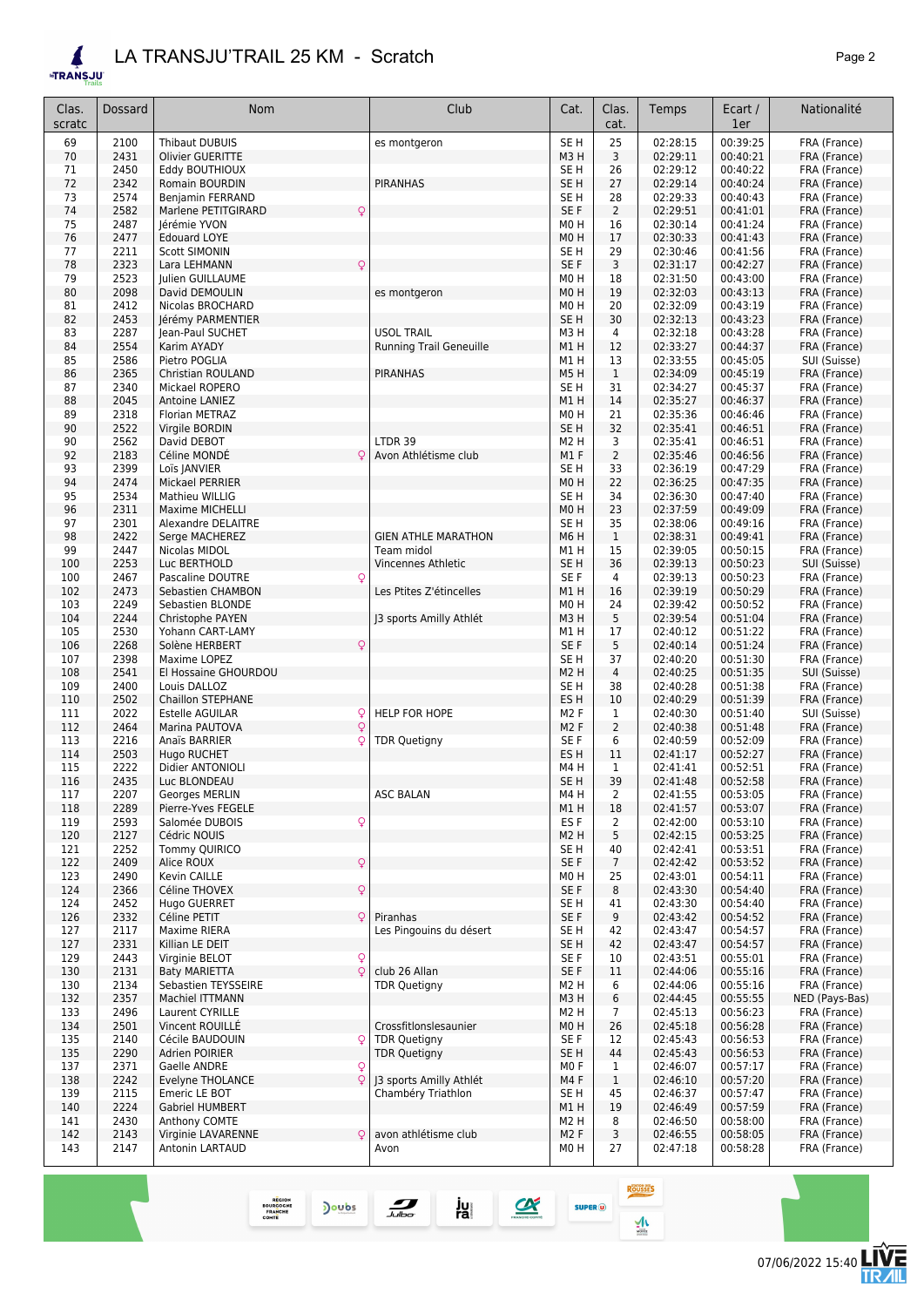®TR

| <b>TRANSJU</b>  |              | LA TRANSJU'TRAIL 25 KM - Scratch         |                           |                                     |                |                      |                      | Page 3                       |
|-----------------|--------------|------------------------------------------|---------------------------|-------------------------------------|----------------|----------------------|----------------------|------------------------------|
| Clas.<br>scratc | Dossard      | Nom                                      | Club                      | Cat.                                | Clas.<br>cat.  | Temps                | Ecart /<br>1er       | Nationalité                  |
| 144             | 2158         | <b>Wilfried MAACH</b>                    |                           | M1H                                 | 20             | 02:47:29             | 00:58:39             | FRA (France)                 |
| 145             | 2510         | Marielle BURDEYRON                       | Q                         | SE F                                | 13             | 02:47:43             | 00:58:53             | FRA (France)                 |
| 146             | 2011         | Raphaelle GEY                            | Divonne Running<br>Q      | M1F                                 | 3              | 02:47:54             | 00:59:04             | FRA (France)                 |
| 147             | 2254         | Joris PASTEUR                            |                           | SE <sub>H</sub>                     | 46             | 02:48:23             | 00:59:33             | FRA (France)                 |
| 148             | 2341         | Quentin BARJON                           |                           | SE H                                | 47             | 02:48:28             | 00:59:38             | FRA (France)                 |
| 149             | 2458         | <b>Bastien OVAREZ</b>                    | RETINA FRANCE             | SE <sub>H</sub>                     | 48             | 02:48:51             | 01:00:01             | FRA (France)                 |
| 150             | 2590         | Sarah VILALLONGA                         | Q                         | SE F                                | 14             | 02:48:54             | 01:00:04             | FRA (France)                 |
| 151             | 2498         | Jérôme COUTET                            | <b>CMBM</b>               | M <sub>2</sub> H                    | 9              | 02:48:59             | 01:00:09             | FRA (France)                 |
| 152             | 2401         | Fabien PSEAUME                           |                           | M <sub>0</sub> H                    | 28             | 02:49:05             | 01:00:15             | FRA (France)                 |
| 153             | 2213         | Jean-Marc LE MONNIER                     |                           | M <sub>0</sub> H                    | 29             | 02:49:17             | 01:00:27             | FRA (France)                 |
| 154             | 2101         | Nicolas LECERF                           | es montgeron              | M <sub>2</sub> H                    | 10             | 02:49:24             | 01:00:34             | FRA (France)                 |
| 155             | 2463         | Thibaut PIDOUX                           |                           | SE <sub>H</sub>                     | 49             | 02:49:30             | 01:00:40             | FRA (France)                 |
| 156             | 2175         | Alain BIMONT                             | <b>PIRANHAS</b>           | M4H                                 | 3              | 02:49:48             | 01:00:58             | FRA (France)                 |
| 157<br>157      | 2462<br>2505 | Matthieu CUYNET                          |                           | SE <sub>H</sub><br>M <sub>0</sub> H | 50<br>30       | 02:50:18<br>02:50:18 | 01:01:28<br>01:01:28 | FRA (France)                 |
| 159             | 2434         | Vincent FAYOLLE                          |                           | M3H                                 | $\overline{7}$ | 02:50:57             | 01:02:07             | FRA (France)<br>FRA (France) |
| 160             | 2064         | Philippe MASSON<br>Valerie ANDRE         | PAYS NEMOURS RUNNING TR   | M3F                                 | 1              | 02:50:58             | 01:02:08             | FRA (France)                 |
| 161             | 2388         | Laurent CANNARD                          | Vie au Grand air Saint    | M3H                                 | 8              | 02:51:02             | 01:02:12             | FRA (France)                 |
| 162             | 2078         | Michel ROUGERIE                          | vttop limoges             | M5H                                 | 2              | 02:51:13             | 01:02:23             | FRA (France)                 |
| 163             | 2114         | Stéphane GOESSENS                        | Vttop                     | M <sub>2</sub> H                    | 11             | 02:51:15             | 01:02:25             | FRA (France)                 |
| 163             | 2415         | Olivier JEUNET                           |                           | M3H                                 | 9              | 02:51:15             | 01:02:25             | FRA (France)                 |
| 165             | 2142         | Nicolas PIGNOL                           |                           | SE <sub>H</sub>                     | 51             | 02:51:30             | 01:02:40             | FRA (France)                 |
| 166             | 2440         | Annie MULLER                             | Q                         | M3F                                 | 2              | 02:51:34             | 01:02:44             | FRA (France)                 |
| 167             | 2531         | Justine POURCHAYRE                       | Q                         | SE F                                | 15             | 02:51:52             | 01:03:02             | FRA (France)                 |
| 168             | 2391         | <b>Estelle GUILLAUME</b>                 | Q                         | SE F                                | 16             | 02:51:53             | 01:03:03             | FRA (France)                 |
| 169             | 2433         | Abdel SELLAK                             |                           | M3H                                 | 10             | 02:52:02             | 01:03:12             | FRA (France)                 |
| 170             | 2205         | Clément MONNEY                           |                           | SE <sub>H</sub>                     | 52             | 02:52:03             | 01:03:13             | FRA (France)                 |
| 170             | 2537         | Patrice PERRAD                           | TRANSORGANISATION         | M4H                                 | 4              | 02:52:03             | 01:03:13             | FRA (France)                 |
| 170             | 2556         | Thibault FISCHER                         |                           | SE H                                | 52             | 02:52:03             | 01:03:13             | FRA (France)                 |
| 173             | 2442         | <b>Girard ADRIEN</b>                     |                           | SE <sub>H</sub>                     | 54             | 02:52:04             | 01:03:14             | FRA (France)                 |
| 174             | 2328         | Alexandre PAILLET                        | Croco                     | M1H                                 | 21             | 02:52:05             | 01:03:15             | FRA (France)                 |
| 175             | 2334         | Dimitri BARDEY                           |                           | SE <sub>H</sub>                     | 55             | 02:53:03             | 01:04:13             | FRA (France)                 |
| 176             | 2470         | Guillaume LAROYENNE                      |                           | M1H                                 | 22             | 02:53:42             | 01:04:52             | FRA (France)                 |
| 177             | 2336         | Perrine CAREL                            | Q                         | MO <sub>F</sub>                     | 2              | 02:53:45             | 01:04:55             | FRA (France)                 |
| 178             | 2130         | Christophe RECIPON                       | RAID EUROSPORTIF BRIGNA   | M <sub>2</sub> H                    | 12             | 02:53:53             | 01:05:03             | FRA (France)                 |
| 179             | 2129         | Jean-Charles CHAPUIS                     |                           | M <sub>2</sub> H                    | 13             | 02:53:54             | 01:05:04             | FRA (France)                 |
| 180             | 2439         | Julien MACE                              |                           | SE <sub>H</sub>                     | 56             | 02:54:02             | 01:05:12             | FRA (France)                 |
| 181             | 2408         | <b>Benjamin REMY</b>                     | <b>Running Conseil</b>    | M <sub>0</sub> H                    | 31             | 02:54:16             | 01:05:26             | FRA (France)                 |
| 181             | 2425         | Céline AMBLOT                            | ç                         | SE F                                | 17             | 02:54:16             | 01:05:26             | FRA (France)                 |
| 183             | 2317         | Pierre TEXIER                            | Avon Athletisme Club      | M <sub>0</sub> H<br>SE F            | 32<br>18       | 02:54:22<br>02:54:38 | 01:05:32             | FRA (France)                 |
| 184<br>185      | 2089<br>2526 | Magalie CORDEIRO-MENDES<br>Anthony GOUST | Q                         | SE <sub>H</sub>                     | 57             | 02:54:45             | 01:05:48<br>01:05:55 | FRA (France)<br>FRA (France) |
| 186             | 2204         | David GUILLAUMARD                        |                           | M <sub>2</sub> H                    | 14             | 02:54:51             | 01:06:01             | FRA (France)                 |
| 187             | 2053         | David CONTAL                             | <b>CAN Saint Max</b>      | M <sub>2</sub> H                    | 15             | 02:54:59             | 01:06:09             | FRA (France)                 |
| 188             | 2269         | Maxime PEPIN                             |                           | MO H                                | 33             | 02:55:24             | 01:06:34             | FRA (France)                 |
| 189             | 2489         | Pascal RUCHET                            |                           | M3H                                 | 11             | 02:55:44             | 01:06:54             | FRA (France)                 |
| 190             | 2199         | Benoit JOSSON                            |                           | SE H                                | 58             | 02:55:50             | 01:07:00             | FRA (France)                 |
| 191             | 2179         | David CRIBELIER                          | <b>PIRANHAS</b>           | M3H                                 | 12             | 02:55:57             | 01:07:07             | FRA (France)                 |
| 192             | 2178         | Thomas DAUVERGNE                         |                           | M1H                                 | 23             | 02:56:07             | 01:07:17             | FRA (France)                 |
| 193             | 2108         | <b>Bertrand SYMOND</b>                   | OSM Lomme Athlétisme      | M <sub>2</sub> H                    | 16             | 02:56:13             | 01:07:23             | FRA (France)                 |
| 194             | 2176         | Dominique DARLES                         | <b>ASC BALAN</b>          | M5H                                 | 3              | 02:56:18             | 01:07:28             | FRA (France)                 |
| 195             | 2591         | <b>Fabien LAMIRAL</b>                    |                           | SE <sub>H</sub>                     | 59             | 02:56:23             | 01:07:33             | FRA (France)                 |
| <b>196</b>      | 2568         | <b>Matthieu PERRET</b>                   | <b>Escargots 21</b>       | MO <sub>H</sub>                     | 34             | 02:56:39             | 01:07:49             | <b>FRA (France)</b>          |
| 196             | 2595         | <b>Lucas MORET</b>                       |                           | SE <sub>H</sub>                     | 60             | 02:56:39             | 01:07:49             | FRA (France)                 |
| 198             | 2023         | Claude CHIRENT                           |                           | M4H                                 | 5              | 02:57:23             | 01:08:33             | FRA (France)                 |
| 199             | 2300         | Christian VUILLET                        | LONGCHAUMOIS              | M6H                                 | $\overline{2}$ | 02:57:26             | 01:08:36             | FRA (France)                 |
| 200             | 2304         | Sebastien DURRIEU                        | ASNIERES ATHLETISME       | M1H                                 | 24             | 02:57:27             | 01:08:37             | FRA (France)                 |
| 201             | 2481         | Thomas REMILLET                          |                           | ES <sub>H</sub>                     | 12             | 02:57:44             | 01:08:54             | FRA (France)                 |
| 201             | 2482         | Maxime REMILLET                          |                           | SE <sub>H</sub>                     | 61             | 02:57:44             | 01:08:54             | FRA (France)                 |
| 203             | 2012         | Bertrand GEYNET                          | <b>DIVONNE Running</b>    | M <sub>2</sub> H                    | 17             | 02:57:57             | 01:09:07             | FRA (France)                 |
| 204             | 2445         | Cyndie VALETTE                           | Running conseil Jura<br>Q | SE F                                | 19             | 02:58:02             | 01:09:12             | FRA (France)                 |
| 205             | 2545         | Xavier BURDEYRON                         |                           | SE H                                | 62             | 02:58:04             | 01:09:14             | FRA (France)                 |

206 2476 Bruno ROCHETTE Athle Vosges Pays Epina M3 H 13 02:58:20 01:09:30 FRA (France)<br>207 2480 Kevin BOUDOT RA (France) 2480 Kevin BOUDOT SE H 63 02:58:33 01:09:43 FRA (France) 2387 Raphael LAGIER M2 H 18 02:58:38 01:09:48 FRA (France) 209 2536 Gabriel LACROIX **M6 H 3 02:58:51 01:10:01** FRA (France) 210 2566 Anne LETOURNEUR ♀ Duc <br>211 2091 Brice KIPPER and Service are a service and a service are a service and a service are a service and thetisme club<br>211 2091 Brice KIPPER **and Service and Service and Service Are a** s 211 2091 Brice KIPPER 2001 avon athletisme club M2 H 19 02:59:25 01:10:35 FRA (France)<br>212 2161 Théo QUENARDELLE 2001 avon athletisme club SE H 64 02:59:39 01:10:49 FRA (France) 212 2161 Théo QUENARDELLE (2161 Théo QUENARDELLE ) 213 2121 Romuald AULARD (2159:39 01:10:49 FRA (France) 2121 Romuald AULARD M2 H 20 02:59:57 01:11:07 FRA (France) 2393 Marion LUCIEN *♀* SE F 21 03:00:01 01:11:11 FRA (France) 215 2410 Fabien CRESTE CHESTE CSM Lomme athletisme M1 H 25 03:00:12 01:11:22 FRA (France)<br>215 2508 Kenann CRETENOUD 215 2508 Kenann CRETENOUD<br>217 2485 Arnaud DEMOUGE 217 2485 Arnaud DEMOUGE 217 2485 Arnaud DEMOUGE 217 2485 Arnaud DEMOUGE 2485 Arnaud DEMOUGE SE H 66 03:00:38 01:11:48 FRA (France) 2327 Nathalie RENIER *♀* Croco M0 F 3 03:00:52 01:12:02 FRA (France)

ju<br>ra

 $\frac{1}{\sqrt{2}}$ 

Doubs

REGION<br>BOURGOGNI<br>FRANCHE<br>COMTE

 $\alpha$ 

**ROUSSES** 

 $M$ 

**SUPER** <sup>O</sup>

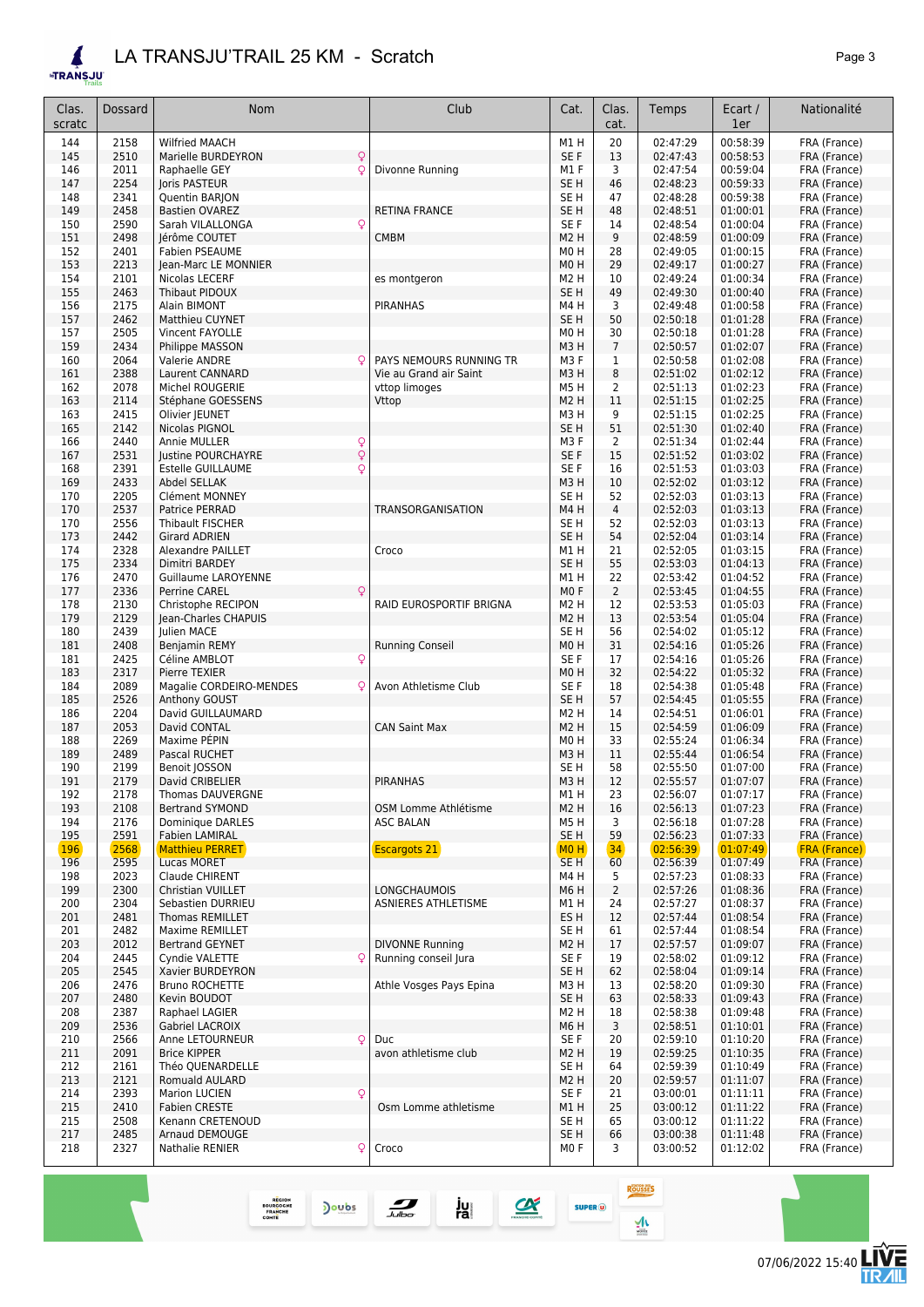**FTRAN** 

| <b>TRANSJU</b> |              |                                                |                                     |                         |                |                      |                      |                                     |
|----------------|--------------|------------------------------------------------|-------------------------------------|-------------------------|----------------|----------------------|----------------------|-------------------------------------|
| Clas.          | Dossard      | Nom                                            | Club                                | Cat.                    | Clas.          | Temps                | Ecart /              | Nationalité                         |
| scratc         |              |                                                |                                     |                         | cat.           |                      | 1er                  |                                     |
| 219            | 2376         | Christian VANOOTEGHEM                          |                                     | M <sub>3</sub> H        | 14             | 03:01:00             | 01:12:10             | FRA (France)                        |
| 220            | 2486         | <b>Sebastien MOREL</b>                         |                                     | M <sub>0</sub> H        | 35             | 03:01:52             | 01:13:02             | FRA (France)                        |
| 221            | 2577         | Laura DALBY<br>Q                               | Cop'Ain de Trail                    | SE F                    | 22             | 03:01:53             | 01:13:03             | FRA (France)                        |
| 222<br>223     | 2071<br>2099 | Sebastien MILIOTIS                             |                                     | M <sub>2</sub> H<br>M4H | 21<br>6        | 03:02:04             | 01:13:14<br>01:13:27 | FRA (France)                        |
| 224            | 2009         | Patrick BONNAMY<br><b>Adrian DEUBELBEISS</b>   | es montgeron                        | M <sub>2</sub> H        | 22             | 03:02:17<br>03:02:18 | 01:13:28             | FRA (France)<br>SUI (Suisse)        |
| 225            | 2251         | Romain CADOT                                   | osm lomme                           | M <sub>0</sub> H        | 36             | 03:02:26             | 01:13:36             | FRA (France)                        |
| 226            | 2052         | Adeline CONTAL<br>Q                            | <b>CAN Saint Max</b>                | M1F                     | 4              | 03:02:30             | 01:13:40             | FRA (France)                        |
| 227            | 2335         | Jérôme DALLOZ                                  |                                     | M1H                     | 26             | 03:02:38             | 01:13:48             | FRA (France)                        |
| 228            | 2351         | Michel VAGNEUR                                 | Cycles Sport Passion Ch             | <b>M5H</b>              | $\overline{4}$ | 03:02:45             | 01:13:55             | FRA (France)                        |
| 228            | 2375         | Alex BRUNEAU                                   |                                     | SE <sub>H</sub>         | 67             | 03:02:45             | 01:13:55             | FRA (France)                        |
| 230            | 2349         | Elodie MILLERY KOUAMA                          | Athletic Vosges Entente             | M <sub>0</sub> F        | 4              | 03:02:46             | 01:13:56             | FRA (France)                        |
| 231            | 2237         | David BERGEVIN                                 | 13 sports Amilly Athlét             | M <sub>2</sub> H        | 23             | 03:02:52             | 01:14:02             | FRA (France)                        |
| 232            | 2272         | <b>Martial CUMY</b>                            |                                     | M <sub>3</sub> H        | 15             | 03:03:31             | 01:14:41             | FRA (France)                        |
| 233            | 2429         | Philippe BOURGINE                              |                                     | M4H                     | 7              | 03:03:32             | 01:14:42             | FRA (France)                        |
| 234            | 2456         | Sylvain DUBUY                                  | XTTR <sub>63</sub>                  | M1H                     | 27             | 03:03:37             | 01:14:47             | FRA (France)                        |
| 235            | 2094         | Camille CAMPOLI<br>Q                           | es montgeron                        | M1 F                    | 5              | 03:04:25             | 01:15:35             | FRA (France)                        |
| 236            | 2553         | Jérémie ARBEZ                                  |                                     | SE <sub>H</sub>         | 68             | 03:05:13             | 01:16:23             | FRA (France)                        |
| 237            | 2333         | <b>Guillaume SERRES</b>                        | Divonne Running                     | M1H                     | 28             | 03:05:24             | 01:16:34             | FRA (France)                        |
| 238            | 2257         | Q<br><b>Emilie DENORME</b>                     | <b>OSM LOMME</b>                    | M <sub>0</sub> F        | 5              | 03:05:51             | 01:17:01             | FRA (France)                        |
| 238            | 2461         | Melissa DUBUS<br>Q                             | OSM Lomme                           | M1F                     | 6              | 03:05:51             | 01:17:01             | FRA (France)                        |
| 240            | 2092         | Arnaud WARTEL                                  | Avon Athlétisme Club                | M <sub>2</sub> H        | 24             | 03:06:07             | 01:17:17             | FRA (France)                        |
| 241<br>242     | 2515<br>2215 | Morgan JEANNIN<br>Jonathan PETITEAU            | <b>DSA Baume Les Dames</b>          | SE <sub>H</sub><br>MOH  | 69<br>37       | 03:06:18<br>03:06:20 | 01:17:28<br>01:17:30 | FRA (France)                        |
| 242            | 2293         | Delphine BEHAGUE DE RIEMAECKER<br>Q            | Les escargots 21<br><b>OSMLomme</b> | M <sub>1</sub> F        | $\overline{7}$ | 03:06:20             | 01:17:30             | <b>FRA (France)</b><br>FRA (France) |
| 244            | 2524         | Samuel BALLAY                                  |                                     | M1H                     | 29             | 03:06:24             | 01:17:34             | FRA (France)                        |
| 245            | 2326         | Romuald BOUFFAUD                               |                                     | M1 H                    | 30             | 03:06:38             | 01:17:48             | FRA (France)                        |
| 246            | 2525         | Q<br>Sophie CART-LAMY                          |                                     | M1F                     | 8              | 03:06:43             | 01:17:53             | FRA (France)                        |
| 247            | 2219         | Christophe HENTZE                              |                                     | M4H                     | 8              | 03:07:01             | 01:18:11             | FRA (France)                        |
| 248            | 2437         | Martin MANZONI                                 |                                     | SE <sub>H</sub>         | 70             | 03:07:10             | 01:18:20             | FRA (France)                        |
| 249            | 2527         | <b>Philippe BIEVRE</b>                         |                                     | M <sub>2</sub> H        | 25             | 03:07:14             | 01:18:24             | FRA (France)                        |
| 250            | 2171         | Q<br>Hélène LEKIEN                             | OSML athlétisme                     | M1F                     | 9              | 03:07:20             | 01:18:30             | FRA (France)                        |
| 251            | 2039         | Nicolas TOMME                                  |                                     | M <sub>2</sub> H        | 26             | 03:07:30             | 01:18:40             | FRA (France)                        |
| 252            | 2123         | Olivier BAUT                                   | <b>TDR Quétigny</b>                 | M <sub>2</sub> H        | 27             | 03:07:32             | 01:18:42             | FRA (France)                        |
| 252            | 2250         | Clémence MARTIN<br>Q                           |                                     | SE F                    | 23             | 03:07:32             | 01:18:42             | FRA (France)                        |
| 254            | 2166         | Eric MICHEL                                    | <b>OSM LOMME</b>                    | <b>M5H</b>              | 5              | 03:07:41             | 01:18:51             | FRA (France)                        |
| 255            | 2258         | <b>Franck ARNAUD</b>                           |                                     | SE <sub>H</sub>         | 71             | 03:08:06             | 01:19:16             | FRA (France)                        |
| 256            | 2560         | Cédric GUICHERD                                | ALL JURA TRAIL                      | SE H                    | 72             | 03:08:09             | 01:19:19             | FRA (France)                        |
| 257            | 2283         | Duncan LALLY                                   |                                     | мз н                    | 16             | 03:08:28             | 01:19:38             | GBR (Royaume-Uni)                   |
| 258            | 2542         | $\mathsf{Q}$<br>Aline CHASSEUR<br>$\mathsf{Q}$ |                                     | M1F<br>M <sub>2</sub> F | 10<br>4        | 03:08:34             | 01:19:44             | FRA (France)<br>FRA (France)        |
| 258<br>260     | 2547<br>2438 | Marina BISOFFI<br>Alexandre FALBO              |                                     | M4H                     | 9              | 03:08:34<br>03:08:38 | 01:19:44<br>01:19:48 | ETH (Ethiopie)                      |
| 261            | 2576         | Samuel BOURDIER                                |                                     | SE <sub>H</sub>         | 73             | 03:08:49             | 01:19:59             | FRA (France)                        |
| 262            | 2373         | Maryse BERTELOOT<br>Q                          | LONGUENESSE NATURE AVEN             | M5F                     | 1              | 03:08:59             | 01:20:09             | FRA (France)                        |
| 263            | 2468         | Luc MAILLAT                                    |                                     | M1H                     | 31             | 03:09:05             | 01:20:15             | FRA (France)                        |
| 264            | 2196         | Pierre DELLEMOTTE                              | OSM LOMME ATHLETISME                | M5H                     | 6              | 03:09:07             | 01:20:17             | FRA (France)                        |
| 264            | 2406         | Arnaud GROS                                    |                                     | M <sub>2</sub> H        | 28             | 03:09:07             | 01:20:17             | FRA (France)                        |
| 266            | 2146         | Christophe LELOUP                              | Terre de Running Quétig             | M <sub>0</sub> H        | 38             | 03:09:27             | 01:20:37             | FRA (France)                        |
| 267            | 2565         | Angeline ZECCHINI<br>Q                         | TEAM 100%BPM                        | M <sub>0</sub> F        | 6              | 03:09:30             | 01:20:40             | FRA (France)                        |
| 268            | 2421         | Q<br>Nathalie PICHERY                          | <b>GIEN ATHLE MARATHON</b>          | M3F                     | 3              | 03:09:37             | 01:20:47             | FRA (France)                        |
| 269            | 2137         | Q<br>Laurie MICHEL                             |                                     | SE F                    | 24             | 03:09:56             | 01:21:06             | SUI (Suisse)<br>FRA (France)        |
| 270            | 2138         | Charlie RASSEK                                 |                                     | SE <sub>H</sub>         | 74             | 03:09:57             | 01:21:07             |                                     |

271 2314 Didier FORMONT ASNIERES ATHLETISME M6 H 4 03:10:11 01:21:21 FRA (France)<br>272 2492 Julien RENAUD ASNIERES ATHLETISME M0 H 39 03:10:25 01:21:35 FRA (France) 2492 Julien RENAUD M0 H 39 03:10:25 01:21:35 FRA (France) 273 | 2448 |Astrid FERRE ♀|all jura trail | M0 F | 7 | 03:10:31 |01:21:41 | FRA (France) 2390 Antonin FAVIERE SE H 75 03:10:41 01:21:51 FRA (France) 2169 Jonathan DUDON M0 H 40 03:10:54 01:22:04 FRA (France) 2491 Adrien SIGNOLET M0 H 40 03:10:54 01:22:04 FRA (France) 2050 Loris BERTEI SE H 76 03:11:45 01:22:55 FRA (France) 2395 Elise GERVAIS *♀* AON M0 F 8 03:12:16 01:23:26 FRA (France) 279 2264 Hélène LOMBARD ♀ Club26Allan M2 F 5 03:12:20 01:23:30 FRA (France)<br>280 2354 Didier BEYNEL **M4 H** 10 03:12:29 01:23:39 FRA (France) 2354 Didier BEYNEL M4 H 10 03:12:29 01:23:39 FRA (France) 2374 Marie DENIS *♀* SE F 25 03:12:29 01:23:39 FRA (France) 2201 Charlotte VIONNET ROBERT *♀* M1 F 11 03:12:35 01:23:45 FRA (France) 2345 Bruno SIMARD Spirit of Josette M4 H 11 03:12:37 01:23:47 FRA (France) 2338 David DA ROCHA M3 H 17 03:12:39 01:23:49 FRA (France) 2077 Pierre RICHAUD M3 H 18 03:12:40 01:23:50 FRA (France) 2223 Michel LAMEY M0 H 42 03:12:41 01:23:51 FRA (France) 2356 Alexis FUMEY M0 H 42 03:12:41 01:23:51 FRA (France) 2347 François GOOR M3 H 19 03:12:55 01:24:05 BEL (Belgique) 289 | 2174 |Kathleen STUBBS ♀|ASO NTN-SNR | M2 F | 6 | 03:12:58 | 01:24:08 | BEL (Belgique) 2407 Mélanie LECHEIN *♀* Jura Vertical M0 F 9 03:13:21 01:24:31 FRA (France) 291 2310 Xavier BELLETRE ASNIERES ATHLETISME M2 H 29 03:13:30 01:24:40 FRA (France)<br>292 2177 Yves DUGAS ASC BALAN ASC BALAN M7 H 1 03:13:53 01:25:03 FRA (France) 292 | 2177 |Yves DUGAS | ASC BALAN | M7 H | 1 | 03:13:53 | 01:25:03 | FRA (France) 2168 Nathaniel DUDON SE H 77 03:13:58 01:25:08 FRA (France)

07/06/2022 15:40

**ROUSSES** 

 $M$ 

**SUPER**<sup>(i)</sup>

 $\alpha$ 

ju<br>ra

Doubs

 $\frac{1}{\sqrt{2}}$ 

REGION<br>BOURGOGNI<br>FRANCHE<br>COMTE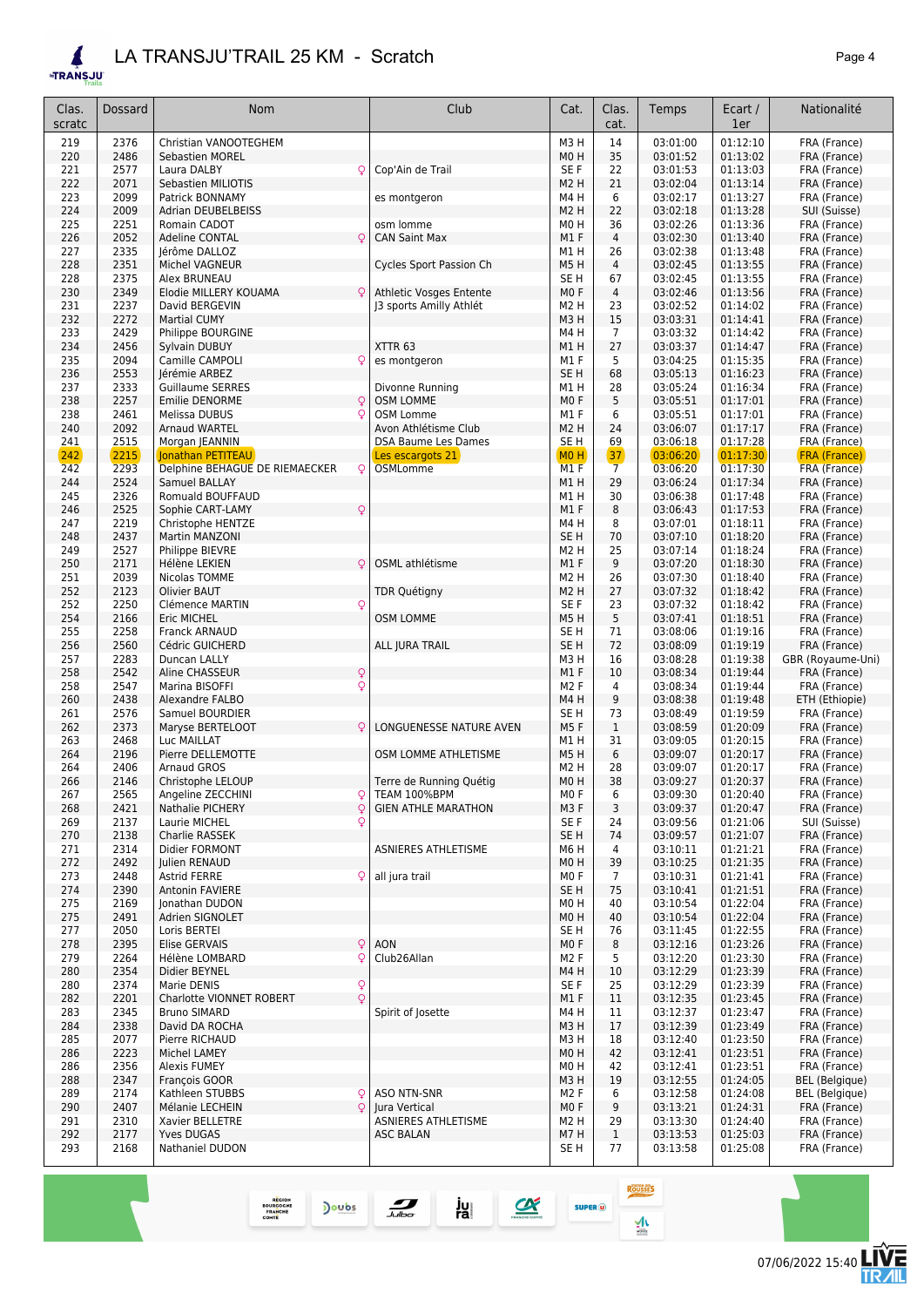### *LA TRANSJU'TRAIL 25 KM - Scratch Page 5*

| Clas.<br>scratc | Dossard      | <b>Nom</b>                                      | Club                                      | Cat.                     | Clas.<br>cat.  | Temps                | Ecart /<br>1er       | Nationalité                  |
|-----------------|--------------|-------------------------------------------------|-------------------------------------------|--------------------------|----------------|----------------------|----------------------|------------------------------|
| 294             | 2520         | Vincent BLONDEAU                                |                                           | M <sub>2</sub> H         | 30             | 03:14:09             | 01:25:19             | FRA (France)                 |
| 295             | 2512         | Patricia BURRI                                  | Q<br><b>RCHJM / FOX TRAIL</b>             | M1F                      | 12             | 03:14:19             | 01:25:29             | FRA (France)                 |
| 296             | 2302         | Didier PHILIPPE                                 | Asnières Athlétisme                       | M5H                      | $\overline{7}$ | 03:14:31             | 01:25:41             | FRA (France)                 |
| 297             | 2281         | <b>Arnaud MARGUIER</b>                          | <b>USB Montagne</b>                       | M2 H                     | 31             | 03:14:38             | 01:25:48             | FRA (France)                 |
| 298             | 2507         | Paul BONNEAU                                    | <b>Esprit Raid</b>                        | M5H                      | 8              | 03:14:41             | 01:25:51             | FRA (France)                 |
| 299             | 2160         | Julien RANDOUX                                  | <b>OSML Lomme</b>                         | M0H                      | 44             | 03:14:44             | 01:25:54             | FRA (France)                 |
| 300             | 2068         | Simon DE SMET                                   |                                           | M1H                      | 32             | 03:14:51             | 01:26:01             | FRA (France)                 |
| 301             | 2559         | Eddy LUSSIANA                                   |                                           | M3 H                     | 20             | 03:14:59             | 01:26:09             | FRA (France)                 |
| 302             | 2348         | Grégory MORLIGHEM                               | Sport Evasion                             | M3H                      | 21             | 03:15:14             | 01:26:24             | FRA (France)                 |
| 303             | 2518         | <b>Franck PAGET</b>                             | team my coach in box                      | M3 H                     | 22             | 03:15:15             | 01:26:25             | FRA (France)                 |
| 303             | 2575         | Julie BANDERIER                                 | Q                                         | SE F                     | 26             | 03:15:15             | 01:26:25             | FRA (France)                 |
| 303             | 2581         | Karim GAILA                                     |                                           | M <sub>2</sub> H         | 32             | 03:15:15             | 01:26:25             | FRA (France)                 |
| 306             | 2286         | Florian FRANTZ                                  |                                           | SE <sub>H</sub>          | 78             | 03:15:22             | 01:26:32             | FRA (France)                 |
| 307             | 2240         | Janick GARNIER                                  | J3 sports Amilly Athlét                   | M6 H                     | 5              | 03:15:38             | 01:26:48             | FRA (France)                 |
| 308             | 2594         | Stephane BINETRUY                               |                                           | M1 H                     | 33             | 03:16:02             | 01:27:12             | FRA (France)                 |
| 309             | 2386         | Brigitte NICOLAS TOUSSAINT                      | Q<br>Avon Athlétisme Club                 | M3F                      | $\overline{4}$ | 03:16:11             | 01:27:21             | FRA (France)                 |
| 310             | 2235         | Elodie JOSSOMME                                 | J3 sports Amilly Athlét<br>Q              | SE F                     | 27             | 03:16:54             | 01:28:04             | FRA (France)                 |
| 311<br>311      | 2267<br>2369 | Saïd MEDDOUR<br>Celine LECOEUR                  | Athlé Vosges Pays d'Epi<br>Q              | M3H<br>M1 F              | 23<br>13       | 03:16:59<br>03:16:59 | 01:28:09<br>01:28:09 | FRA (France)<br>FRA (France) |
| 313             | 2102         | Antoine OLLIVIER                                | ATHLE VOSGES PAYS D'EPI<br>es montgeron   | M1 H                     | 34             | 03:17:18             | 01:28:28             | FRA (France)                 |
| 314             | 2063         | Jonathan TRUNDE                                 | Pays de NEMOURS running                   | M <sub>0</sub> H         | 45             | 03:17:32             | 01:28:42             | FRA (France)                 |
| 315             | 2184         | Eloise PELLIER                                  | Q                                         | MO <sub>F</sub>          | 10             | 03:17:51             | 01:29:01             | FRA (France)                 |
| 316             | 2083         | Julie GUILLAUME                                 | Q<br><b>OSML</b>                          | M <sub>2</sub> F         | 7              | 03:18:04             | 01:29:14             | FRA (France)                 |
| 317             | 2504         | Marwan ALFORJANI                                |                                           | SE <sub>H</sub>          | 79             | 03:18:08             | 01:29:18             | FRA (France)                 |
| 318             | 2472         | Manon MERCIER                                   | Q<br>Dsa pontarlier                       | SE F                     | 28             | 03:18:10             | 01:29:20             | FRA (France)                 |
| 319             | 2329         | Jennie BRUGNOT                                  | $\mathsf{Q}$<br>Courir pays grasse        | M <sub>2</sub> F         | 8              | 03:18:17             | 01:29:27             | FRA (France)                 |
| 320             | 2247         | Aline MOUGENOT                                  | Q<br><b>CAN SAINT MAX</b>                 | M <sub>0</sub> F         | 11             | 03:18:27             | 01:29:37             | FRA (France)                 |
| 321             | 2145         | Philippe PIGNAT                                 | avon athlétisme club                      | M3H                      | 24             | 03:18:59             | 01:30:09             | FRA (France)                 |
| 322             | 2065         | Lucie BOULAY                                    | Q                                         | M <sub>0</sub> F         | 12             | 03:19:14             | 01:30:24             | FRA (France)                 |
| 323             | 2359         | Yann PRIOUX                                     |                                           | M3H                      | 25             | 03:19:15             | 01:30:25             | FRA (France)                 |
| 324             | 2449         | Jenny MICHAUD-FIDEY                             | ALL JURA TRAIL<br>Q                       | M <sub>2</sub> F         | 9              | 03:19:20             | 01:30:30             | FRA (France)                 |
| 325             | 2572         | Julien VERRIERE                                 |                                           | MO H                     | 46             | 03:19:45             | 01:30:55             | FRA (France)                 |
| 326             | 2212         | Grégoire MANSON                                 | AC CLOYES                                 | M <sub>2</sub> H         | 33             | 03:20:42             | 01:31:52             | FRA (France)                 |
| 327             | 2441         | Fernande CATTET                                 | $\mathsf{Q}$<br><b>GALOP</b>              | M4F                      | $\overline{2}$ | 03:20:45             | 01:31:55             | FRA (France)                 |
| 327             | 2543         | <b>Romain PANISSET</b>                          |                                           | SE <sub>H</sub>          | 80             | 03:20:45             | 01:31:55             | FRA (France)                 |
| 329             | 2313         | <b>Antoine POMMIER</b>                          | <b>ASNIERES ATHLETISME</b>                | M2 H                     | 34             | 03:20:48             | 01:31:58             | FRA (France)                 |
| 330             | 2546         | Cyril SEMAYNE                                   | Smbm                                      | M <sub>2</sub> H<br>M2 H | 35             | 03:21:00             | 01:32:10<br>01:32:17 | FRA (France)                 |
| 331<br>332      | 2042<br>2044 | Thierry GACHET<br>Fanny CAPELLI                 |                                           | M <sub>2</sub> F         | 36<br>10       | 03:21:07<br>03:21:21 | 01:32:31             | FRA (France)<br>FRA (France) |
| 333             | 2191         | Gladys MANAS                                    | $\mathsf{Q}$<br>$\overline{Q}$            | SE F                     | 29             | 03:21:26             | 01:32:36             | FRA (France)                 |
| 334             | 2292         | <b>Gilles MARQUAILLE</b>                        | <b>PIRANHAS</b>                           | МЗ Н                     | 26             | 03:21:46             | 01:32:56             | FRA (France)                 |
| 335             | 2599         | <b>Gerard GRILLAT</b>                           | Amberieu marathon                         | M7H                      | 2              | 03:21:50             | 01:33:00             | FRA (France)                 |
| 336             | 2173         | Sébastien CAPELLI                               |                                           | M2 H                     | 37             | 03:22:11             | 01:33:21             | FRA (France)                 |
| 337             | 2210         | <b>Florence ALGARON</b>                         | Q<br>ROUTE 109                            | M4F                      | 3              | 03:22:12             | 01:33:22             | FRA (France)                 |
| 338             | 2266         | Anne DUPRESSOIR                                 | Q<br>Route 109                            | M4F                      | 4              | 03:22:24             | 01:33:34             | FRA (France)                 |
| 339             | 2275         | Thierry NICON                                   | APSAP-VP                                  | M3H                      | 27             | 03:22:28             | 01:33:38             | FRA (France)                 |
| 340             | 2033         | Eric DAVID                                      |                                           | M6H                      | 6              | 03:22:34             | 01:33:44             | FRA (France)                 |
| 341             | 2239         | Vincent POLLET                                  | J3 sports Amilly Athlét                   | M3H                      | 28             | 03:22:36             | 01:33:46             | FRA (France)                 |
| 342             | 2126         | Jean-Yves MESLIN                                | Lomme athlétisme                          | M5H                      | 9              | 03:22:37             | 01:33:47             | FRA (France)                 |
| 343             | 2270         | Eric KNAI                                       |                                           | M3H                      | 29             | 03:23:06             | 01:34:16             | FRA (France)                 |
| 344             | 2589         | Alexandre CAUMONT                               |                                           | M <sub>2</sub> H         | 38             | 03:23:23             | 01:34:33             | FRA (France)                 |
| 345             | 2358         | Irene ITTMANN                                   | Q                                         | M <sub>2</sub> F         | 11             | 03:23:49             | 01:34:59             | NED (Pays-Bas)               |
| 346             | 2238         | Olivier MOREAU                                  | J3 sports Amilly Athlét                   | M4H                      | 12             | 03:23:50             | 01:35:00             | FRA (France)                 |
| 347             | 2141         | Angélique PORTAS<br><b>Ghislaine TRILLIAT</b>   | Courir en Dombes<br>Q<br>Courir en Dombes | SE F                     | 30             | 03:23:51             | 01:35:01             | FRA (France)                 |
| 347             | 2550         |                                                 | Q                                         | M3F                      | 5              | 03:23:51             | 01:35:01             | FRA (France)                 |
| 349<br>350      | 2113<br>2139 | <b>Olivier PARMENTIER</b><br>Kassandre FRADELIN | OSM Lomme Athlétisme<br>Q                 | M1 H<br>SE F             | 35<br>31       | 03:23:57<br>03:24:07 | 01:35:07<br>01:35:17 | FRA (France)<br>FRA (France) |
| 350             | 2424         | Pierre BERTRAND                                 |                                           | SE H                     | 81             | 03:24:07             | 01:35:17             | FRA (France)                 |
| 352             | 2362         | Kirsten STUIJTS                                 | Q                                         | SE F                     | 32             | 03:24:11             | 01:35:21             | NED (Pays-Bas)               |
| 353             | 2521         | Elisa CLAIRE                                    | $\overline{Q}$<br>Piranhas                | SE F                     | 33             | 03:24:24             | 01:35:34             | FRA (France)                 |
| 354             | 2095         | Sandra MATHOREL                                 | Q<br>es montgeron                         | M1 F                     | 14             | 03:24:32             | 01:35:42             | FRA (France)                 |
| 355             | 2271         | Bea LACOSTE                                     | $\hbox{\large\textsf{Q}}$                 | M <sub>2</sub> F         | 12             | 03:24:47             | 01:35:57             | FRA (France)                 |
| 356             | 2051         | Pascale TORREGGIANI                             | Q<br><b>CAN SAINT MAX</b>                 | M6F                      | $\mathbf{1}$   | 03:24:54             | 01:36:04             | FRA (France)                 |
| 357             | 2118         | Thibaut L'HERMITTE                              | Les Pingouins du désert                   | M <sub>0</sub> H         | 47             | 03:25:22             | 01:36:32             | FRA (France)                 |
| 357             | 2193         | Jerome MARTEL                                   | ACNS VILLENEUVE LA GUYA                   | M <sub>2</sub> H         | 39             | 03:25:22             | 01:36:32             | FRA (France)                 |
| 359             | 2055         | Gonzague MARTIN-LECAMP                          |                                           | SE H                     | 82             | 03:25:46             | 01:36:56             | FRA (France)                 |

 2057 Charles-Edouard MARTIN-LECAMP SE H 82 03:25:46 01:36:56 FRA (France) 361 2294 Marc BRUNERO (COURIR A NANCY SAINT MANNET BE H 84 03:26:00 01:37:10 FRA (France) 362 2062 Théo SCHNEIDER (FRANCE COURIR A NANCY SAINT MA 362 2062 Théo SCHNEIDER COURIR A NANCY SAINT MA SE H 84 03:26:02 01:37:12 FRA (France)<br>363 2203 Manon THÉMANS Q S/L PLAISIR AC SE F 34 03:26:38 01:37:48 FRA (France) 2203 Manon THÉMANS *♀* S/L PLAISIR AC SE F 34 03:26:38 01:37:48 FRA (France) 2544 Kora GROSREY *♀* M1 F 15 03:26:47 01:37:57 FRA (France) 2540 Gauthier MALFAIT SE H 85 03:27:23 01:38:33 FRA (France) 1366 2112 Laure BERLIERE 
<sup>2</sup> Courir en dombes M4 F 5 03:27:45 01:38:55 FRA (France)<br>
2423 Matthias PETIT Cop'Ain de trail M3 H 30 03:28:18 01:39:28 FRA (France) 2423 Matthias PETIT Cop'Ain de trail M3 H 30 03:28:18 01:39:28 FRA (France) 2601 Laurence GERY *♀* M4 F 6 03:28:20 01:39:30 FRA (France)

ju<br>ra

 $\alpha$ 

 $\frac{1}{\sqrt{2}}$ 

Doubs

REGION<br>BOURGOGNE<br>FRANCHE<br>COMTE

/E

**ROUSSES** 

 $M$ 

**SUPER** (i)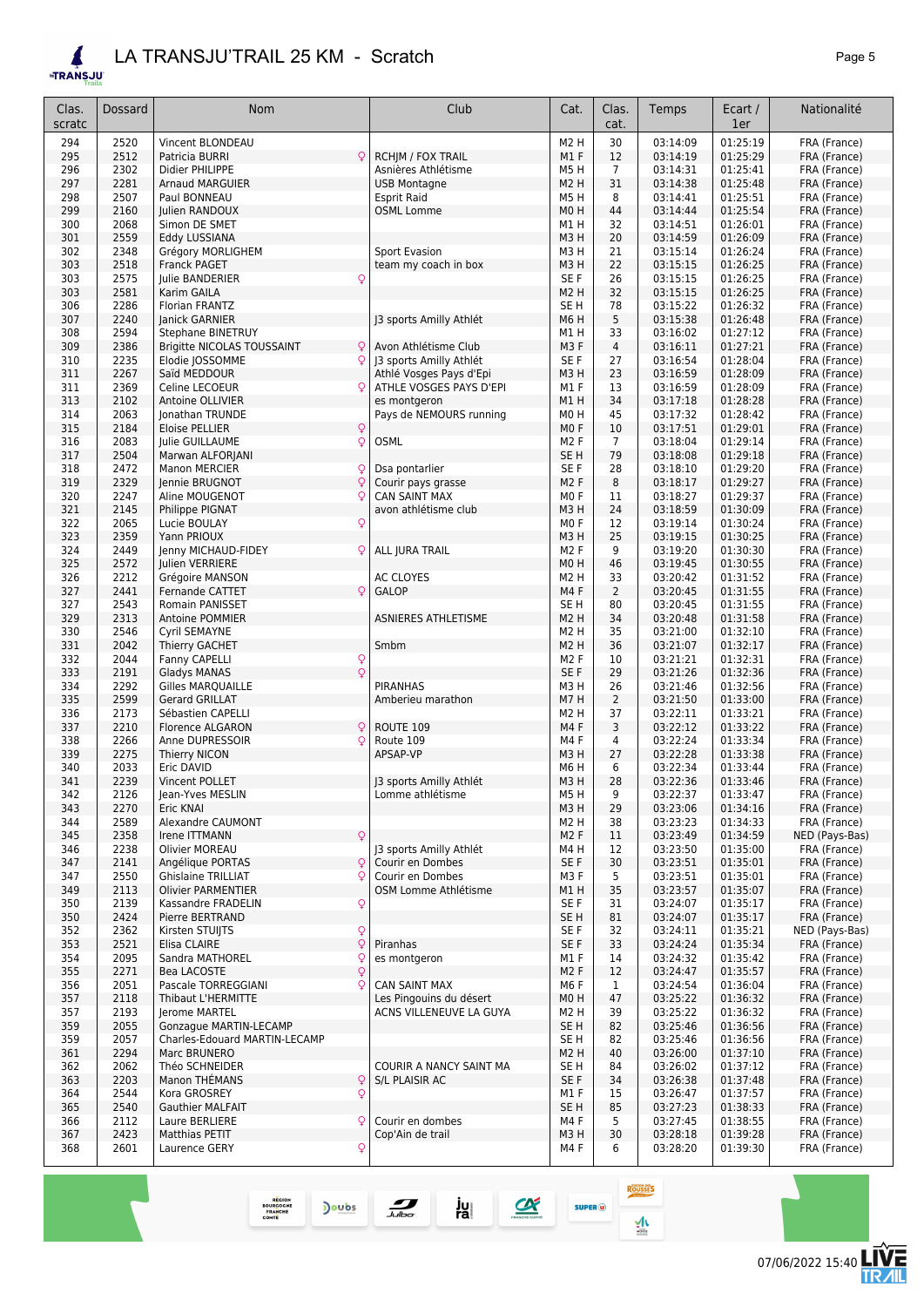**ETRANSJU** 

Clas. scratc

| <b>RANSJU</b>  |         | LA TRANSJU'TRAIL 25 KM - Scratch        |                            |                  |                |          |                | Page 6         |
|----------------|---------|-----------------------------------------|----------------------------|------------------|----------------|----------|----------------|----------------|
| Clas.<br>cratc | Dossard | <b>Nom</b>                              | Club                       | Cat.             | Clas.<br>cat.  | Temps    | Ecart /<br>1er | Nationalité    |
| 369            | 2308    | Jean-Francois MESPLE-SOMPS              | <b>ASNIERES ATHLETISME</b> | M5H              | 10             | 03:28:29 | 01:39:39       | FRA (France)   |
| 370            | 2119    | Patrick PLADYS                          | Les Pingouins du désert    | M5H              | 11             | 03:28:40 | 01:39:50       | FRA (France)   |
| 371            | 2122    | <b>Estelle GIRARD</b><br>$\mathsf{Q}$   |                            | M <sub>2</sub> F | 13             | 03:29:30 | 01:40:40       | FRA (France)   |
| 372            | 2451    | $\overline{Q}$<br>Lola BERTHET-BAHISSON |                            | JU F             | $\mathbf{1}$   | 03:29:32 | 01:40:42       | FRA (France)   |
| 373            | 2038    | Q<br>Cindy ROYET                        |                            | M1F              | 16             | 03:29:33 | 01:40:43       | FRA (France)   |
| 374            | 2214    | Julien AUBER                            |                            | SE <sub>H</sub>  | 86             | 03:29:34 | 01:40:44       | FRA (France)   |
| 375            | 2079    | Q<br>Laureline LAMBLIN                  | Osm Lomme athlétisme       | SE F             | 35             | 03:30:01 | 01:41:11       | FRA (France)   |
| 376            | 2090    | Quentin PRUVOT                          | OSM Lomme Athlétisme       | MO H             | 48             | 03:30:04 | 01:41:14       | FRA (France)   |
| 377            | 2372    | Mathilde PORTELLA<br>$\mathsf{Q}$       |                            | SE F             | 36             | 03:30:06 | 01:41:16       | FRA (France)   |
| 378            | 2561    | $\mathsf{Q}$<br>Clémence FIORIO         |                            | SE F             | 37             | 03:30:15 | 01:41:25       | FRA (France)   |
| 379            | 2218    | Anne-Sophie CARLON<br>$\mathsf{Q}$      | OSML Athétisme             | M <sub>2</sub> F | 14             | 03:30:20 | 01:41:30       | FRA (France)   |
| 379            | 2363    | $\mathsf{Q}$<br>Virginie LEJEUNE        |                            | M4F              | $\overline{7}$ | 03:30:20 | 01:41:30       | FRA (France)   |
| 381            | 2573    | Nicolas MUYARD                          |                            | MO H             | 49             | 03:30:29 | 01:41:39       | FRA (France)   |
| 382            | 2396    | Pauline ROUGET<br>$\mathsf{Q}$          | Crc Strasbourg             | SE F             | 38             | 03:30:37 | 01:41:47       | FRA (France)   |
| 383            | 2185    | Pierre JOSSON                           |                            | MO H             | 50             | 03:31:41 | 01:42:51       | FRA (France)   |
| 383            | 2413    | Youri KUCZYNSKI                         |                            | SE <sub>H</sub>  | 87             | 03:31:41 | 01:42:51       | FRA (France)   |
| 385            | 2420    | <b>Olivier GAUTHIER</b>                 | 13 sports Amilly Athlét    | МЗ Н             | 31             | 03:31:56 | 01:43:06       | FRA (France)   |
| 385            | 2432    | $\mathsf{Q}$<br>Estelle LESSARD         | Piranhas                   | M <sub>3</sub> F | 6              | 03:31:56 | 01:43:06       | FRA (France)   |
| 387            | 2074    | Cyrille DURY                            |                            | M4H              | 13             | 03:32:50 | 01:44:00       | FRA (France)   |
| 388            | 2227    | <b>Thibaut CHATELAIN</b>                | <b>TC Villacerf</b>        | M2 H             | 41             | 03:34:43 | 01:45:53       | FRA (France)   |
| 389            | 2319    | Patricia VUILLERMOZ<br>$\mathsf{Q}$     |                            | M <sub>2</sub> F | 15             | 03:35:10 | 01:46:20       | FRA (France)   |
| 390            | 2070    | Christophe SIECZKOWSKI                  |                            | M3 H             | 32             | 03:35:30 | 01:46:40       | FRA (France)   |
| 391            | 2096    | Magali BELLEGY<br>$\mathsf{Q}$          | es montgeron               | M1F              | 17             | 03:35:33 | 01:46:43       | FRA (France)   |
| 391            | 2097    | <b>Benoit LOUVIOT</b>                   | es montgeron               | M1 H             | 36             | 03:35:33 | 01:46:43       | FRA (France)   |
| 393            | 2043    | Laurent JORON                           |                            | M4H              | 14             | 03:35:46 | 01:46:56       | FRA (France)   |
| 394            | 2330    | Perrine BAS-BERTHET<br>Q                | Les Traileurs des Roche    | M <sub>2</sub> F | 16             | 03:36:19 | 01:47:29       | FRA (France)   |
| 395            | 2163    | Kevin VALLEIX                           |                            | SE H             | 88             | 03:37:16 | 01:48:26       | FRA (France)   |
| 395            | 2381    | $\mathsf{Q}$<br><b>Blandine TOUBA</b>   |                            | M1F              | 18             | 03:37:16 | 01:48:26       | FRA (France)   |
| 397            | 2343    | Samuel VINCENT                          | <b>ASC BALAN</b>           | МЗ Н             | 33             | 03:37:26 | 01:48:36       | FRA (France)   |
| 398            | 2506    | $\mathsf{Q}$<br>Catherine BONNEAU       | <b>Esprit Raid</b>         | M4F              | 8              | 03:38:03 | 01:49:13       | FRA (France)   |
| 399            | 2110    | <b>Herve MAURIN</b>                     | vttop                      | M5H              | 12             | 03:38:10 | 01:49:20       | FRA (France)   |
| 400            | 2455    | Herve LEONARD                           | <b>VTTOP LIMOGES</b>       | M4H              | 15             | 03:38:11 | 01:49:21       | FRA (France)   |
| 401            | 2379    | Sabine DUPONT                           | courir en dombes           | M3F              | $\overline{7}$ | 03:38:22 | 01:49:32       | FRA (France)   |
| 401            | 2380    | <b>Fabrice DUPONT</b>                   | courir en dombes           | M3H              | 34             | 03:38:22 | 01:49:32       | FRA (France)   |
| 403            | 2350    | Sylvie BATAILLE<br>Q                    |                            | M <sub>6</sub> F | 2              | 03:38:43 | 01:49:53       | FRA (France)   |
| 404            | 2152    | <b>Gunther BONNARD</b>                  | <b>CNN Triathlon</b>       | M2 H             | 42             | 03:38:45 | 01:49:55       | SUI (Suisse)   |
| 405            | 2299    | Sandrine ARQUIN<br>Q                    |                            | M <sub>2</sub> F | 17             | 03:38:46 | 01:49:56       | FRA (France)   |
| 406            | 2298    | $\mathsf{Q}$<br>Caroline AUGÉ-CHEVASSUS |                            | M1F              | 19             | 03:39:21 | 01:50:31       | FRA (France)   |
| 407            | 2194    | Q<br>Emeline GOSSELIN                   | OSM Lomme Athlétisme       | SE F             | 39             | 03:39:22 | 01:50:32       | FRA (France)   |
| 408            | 2417    | Thibault DE JOYBERT                     |                            | SE <sub>H</sub>  | 89             | 03:39:24 | 01:50:34       | FRA (France)   |
| 409            | 2069    | $\mathsf{Q}$<br>Elise LE CORROLLER      | CCR92                      | SE F             | 40             | 03:39:29 | 01:50:39       | FRA (France)   |
| 410            | 2382    | $\overline{Q}$<br>Kelly VAN RULER       |                            | M <sub>0</sub> F | 13             | 03:39:40 | 01:50:50       | NED (Pays-Bas) |

| 397 | 2343 | Samuel VINCENT                            | <b>ASC BALAN</b>        | M3H              | 33             | 03:37:26       | 01:48:36 | FRA (France)          |
|-----|------|-------------------------------------------|-------------------------|------------------|----------------|----------------|----------|-----------------------|
| 398 | 2506 | Catherine BONNEAU<br>Q                    | <b>Esprit Raid</b>      | M4F              | 8              | 03:38:03       | 01:49:13 | FRA (France)          |
| 399 | 2110 | <b>Herve MAURIN</b>                       | vttop                   | M5H              | 12             | 03:38:10       | 01:49:20 | FRA (France)          |
| 400 | 2455 | Herve LEONARD                             | <b>VTTOP LIMOGES</b>    | M4H              | 15             | 03:38:11       | 01:49:21 | FRA (France)          |
| 401 | 2379 | Sabine DUPONT<br>Q                        | courir en dombes        | M3F              | $\overline{7}$ | 03:38:22       | 01:49:32 | FRA (France)          |
| 401 | 2380 | <b>Fabrice DUPONT</b>                     | courir en dombes        | M <sub>3</sub> H | 34             | 03:38:22       | 01:49:32 | FRA (France)          |
| 403 | 2350 | Sylvie BATAILLE<br>Q                      |                         | M6F              | 2              | 03:38:43       | 01:49:53 | FRA (France)          |
| 404 | 2152 | <b>Gunther BONNARD</b>                    | <b>CNN Triathlon</b>    | <b>M2H</b>       | 42             | 03:38:45       | 01:49:55 | SUI (Suisse)          |
| 405 | 2299 | Sandrine ARQUIN<br>Q                      |                         | M <sub>2</sub> F | 17             | 03:38:46       | 01:49:56 | FRA (France)          |
| 406 | 2298 | $\overline{Q}$<br>Caroline AUGE-CHEVASSUS |                         | M1F              | 19             | 03:39:21       | 01:50:31 | FRA (France)          |
| 407 | 2194 | Q<br>Emeline GOSSELIN                     | OSM Lomme Athlétisme    | SE F             | 39             | 03:39:22       | 01:50:32 | FRA (France)          |
| 408 | 2417 | Thibault DE JOYBERT                       |                         | SE <sub>H</sub>  | 89             | 03:39:24       | 01:50:34 | FRA (France)          |
| 409 | 2069 | Elise LE CORROLLER<br>Q                   | CCR92                   | SE F             | 40             | 03:39:29       | 01:50:39 | FRA (France)          |
| 410 | 2382 | Q<br>Kelly VAN RULER                      |                         | M <sub>0</sub> F | 13             | 03:39:40       | 01:50:50 | NED (Pays-Bas)        |
| 410 | 2404 | Q<br>Kirsten KLEIJN                       |                         | M1F              | 20             | 03:39:40       | 01:50:50 | NED (Pays-Bas)        |
| 412 | 2364 | Laurent LEVASSEUR                         | <b>PIRANHAS</b>         | M4H              | 16             | 03:39:53       | 01:51:03 | FRA (France)          |
| 413 | 2189 | Célestin LACOUR                           |                         | SE <sub>H</sub>  | 90             | 03:39:59       | 01:51:09 | <b>BEL</b> (Belgique) |
| 413 | 2190 | Marjorie MANAS<br>Q                       |                         | SE F             | 41             | 03:39:59       | 01:51:09 | FRA (France)          |
| 415 | 2151 | Q<br>Véronique GENCEY                     | Piranhas                | M5F              | 2              | 03:40:46       | 01:51:56 | FRA (France)          |
| 416 | 2066 | Q<br>Sandrine BOIS                        | I.A.M.G                 | M <sub>2</sub> F | 18             | 03:41:33       | 01:52:43 | FRA (France)          |
| 417 | 2478 | Barbara CALDWELL<br>Q                     | Cop'ain                 | M1F              | 21             | 03:41:49       | 01:52:59 | FRA (France)          |
| 418 | 2320 | Q<br>Sophie VAILLARD                      |                         | SE F             | 42             | 03:41:59       | 01:53:09 | FRA (France)          |
| 419 | 2549 | Q<br>Katia CHABROLLE QUINTA               |                         | M1F              | 22             | 03:42:00       | 01:53:10 | FRA (France)          |
| 420 | 2494 | <b>Cydrick BILLON</b>                     |                         | M <sub>2</sub> H | 43             | 03:42:08       | 01:53:18 | FRA (France)          |
| 421 | 2571 | Theo JARMUZYNSKI                          | FC rythme de vie dequeu | ES <sub>H</sub>  | 13             | 03:42:28       | 01:53:38 | FRA (France)          |
| 422 | 2273 | Lucas NOBLESSE                            | APSAP-VP                | SE <sub>H</sub>  | 91             | 03:43:14       | 01:54:24 | FRA (France)          |
| 423 | 2041 | Bourgeois JÉRÔME                          | Vieille Belette         | M2 H             | 44             | 03:43:25       | 01:54:35 | FRA (France)          |
| 424 | 2360 | Thierry PEPIN                             | Bersée                  | M5 H             | 13             | 03:43:41       | 01:54:51 | FRA (France)          |
| 425 | 2324 | Etienne LIBERT                            |                         | M6 H             | $\overline{7}$ | 03:44:51       | 01:56:01 | FRA (France)          |
| 425 | 2564 | Anne LIBERT<br>Q                          | <b>CNN Tri</b>          | SE F             | 43             | 03:44:51       | 01:56:01 | FRA (France)          |
| 427 | 2259 | Christelle GOUJON<br>Q                    | Les Piranhas            | M3F              | 8              | 03:45:33       | 01:56:43 | FRA (France)          |
| 428 | 2234 | Q<br>Camille AUBERT                       |                         | SE F             | 44             | 03:46:12       | 01:57:22 | FRA (France)          |
| 429 | 2499 | Matthieu DAVID                            |                         | SE <sub>H</sub>  | 92             | 03:46:55       | 01:58:05 | FRA (France)          |
| 430 | 2056 | Q<br>Marie DELAUNAY                       |                         | SE F             | 45             | 03:46:56       | 01:58:06 | FRA (France)          |
| 430 | 2109 | Q<br>Nora FUERI                           |                         | SE F             | 45             | 03:46:56       | 01:58:06 | FRA (France)          |
| 432 | 2049 | Franck DUVERNOY                           |                         | M2 H             | 45             | 03:47:38       | 01:58:48 | FRA (France)          |
| 433 | 2256 | Q<br>Magali VIDAL                         | Club 26 Allan           | M3F              | 9              | 03:48:39       | 01:59:49 | FRA (France)          |
| 433 | 2403 | Q<br>Chrystèle DIDIER                     | CLUB26ALLAN             | M3F              | 9              | 03:48:39       | 01:59:49 | FRA (France)          |
| 435 | 2282 | Pierre CHARTIER                           |                         | M4H              | 17             | 03:48:51       | 02:00:01 | FRA (France)          |
| 436 | 2236 | Dominique DETRE                           | J3 sports Amilly Athlét | M5H              | 14             | 03:49:09       | 02:00:19 | FRA (France)          |
| 437 | 2495 | Christophe GAROT                          |                         | M <sub>0</sub> H | 51             | 03:49:50       | 02:01:00 | FRA (France)          |
| 438 | 2058 | Marie Dos ALVES<br>Q                      |                         | M3F              | 11             | 03:49:59       | 02:01:09 | FRA (France)          |
| 438 | 2355 | Q<br>Claire RABOT                         | <b>CAN ST MAX</b>       | M1F              | 23             | 03:49:59       | 02:01:09 | FRA (France)          |
| 440 | 2220 | Jean Christophe LOUBIERE                  |                         | M4H              | 18             | 03:50:23       | 02:01:33 | FRA (France)          |
| 441 | 2309 | <b>Emmanuelle PIEVIC</b><br>Q             | ASNIERES ATHLETISME     | M4F              | 9              | 03:50:28       | 02:01:38 | FRA (France)          |
| 442 | 2015 | Q<br>Amparo MATAMOROS                     | Divonne Running         | M3F              | 12             | 03:50:55       | 02:02:05 | FRA (France)          |
| 442 | 2111 | Sabina MATAMOROS<br>Q                     | Divonne running         | M <sub>0</sub> F | 14             | 03:50:55       | 02:02:05 | FRA (France)          |
|     |      |                                           |                         |                  |                | <b>ROUSSES</b> |          |                       |

 $\sum$ 

**SUPER**<sup>(i)</sup>

 $\frac{1}{\sinh}$ 

 $\frac{1}{\sqrt{2}}$ 

Doubs

ju<br>ra

REGION<br>BOURGOGNE<br>FRANCHE<br>COMTE